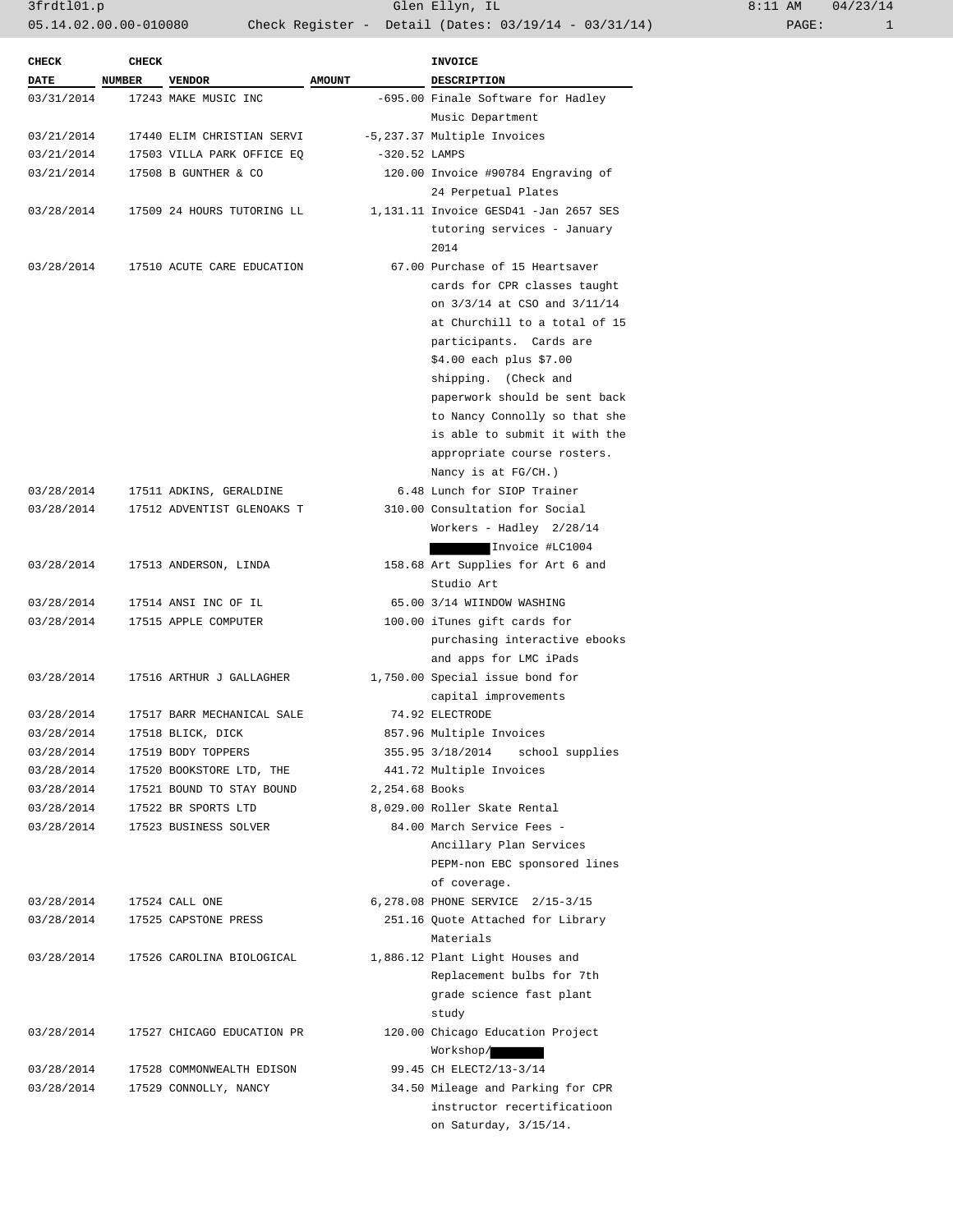3frdtl01.p Glen Ellyn, IL 8:11 AM 04/23/14 05.14.02.00.00-010080 Check Register - Detail (Dates: 03/19/14 - 03/31/14) PAGE: 2

| <b>CHECK</b> | <b>CHECK</b>  |                            |               | <b>INVOICE</b>                                                         |
|--------------|---------------|----------------------------|---------------|------------------------------------------------------------------------|
| <b>DATE</b>  | <b>NUMBER</b> | <b>VENDOR</b>              | <b>AMOUNT</b> | <b>DESCRIPTION</b>                                                     |
| 03/28/2014   |               | 17530 CROWN CENTER, ROBERT |               | 4,090.00 Multiple Invoices                                             |
| 03/28/2014   |               | 17531 DEMCO                |               | 286.88 Multiple Invoices                                               |
| 03/28/2014   |               | 17532 DUPAGE COUNTY HEALTH |               | 670.86 Annual food permit risk type                                    |
|              |               |                            |               | 2 Invoice #22221, 22409,                                               |
|              |               |                            |               | 22380, 22376, 22325                                                    |
| 03/28/2014   |               | 17534 DUPAGE ROE           |               | 740.00 Multiple Invoices                                               |
| 03/28/2014   |               | 17535 DUPAGE SECURITY SOLU |               | 252.40 AL SERV CALL                                                    |
| 03/28/2014   |               | 17536 EFLEX GROUP          |               | 21,600.00 Semi-annual employer                                         |
|              |               |                            |               | contribution                                                           |
| 03/28/2014   |               | 17537 ELIM CHRISTIAN SERVI |               | 5,176.98 February Tuition for                                          |
|              |               |                            |               | Invoice #144688                                                        |
| 03/28/2014   |               | 17538 FEDERAL EXPRESS      |               | 60.39 POSTAGE                                                          |
| 03/28/2014   |               | 17539 FGM ARCHITECTS-ENGIN |               | 99,408.31 ADD/RENOV CH, FG, BF, AL                                     |
|              |               |                            |               | $2/1 - 2/28/14$                                                        |
| 03/28/2014   |               | 17540 FOLLETT LIBRARY RESO |               | 1,394.26 Multiple Invoices                                             |
| 03/28/2014   |               | 17541 FRANCZEK RADELET & R |               | 500.00 Invoice # 151856 Technology                                     |
|              |               |                            |               | Policy                                                                 |
| 03/28/2014   |               | 17542 GIANT STEPS          |               | 13,047.30 April Tuition - 2 District 41<br>Students Invoice #041-0414E |
| 03/28/2014   |               | 17543 GLEN ELLYN CHAMBER C |               | 150.00 Invoice #11186 Dues and Fees<br>2014                            |
| 03/28/2014   |               | 17544 GREAT LAKES CLAY     |               | 512.24 General Art Supplies                                            |
| 03/28/2014   |               | 17545 HEALTH MANAGEMENT SY |               | 55.44 Employee Assistance                                              |
|              |               |                            |               | Program/Adjust to Reflect                                              |
|              |               |                            |               | Employee Count                                                         |
| 03/28/2014   |               | 17546 HEARTLAND BUSINESS S |               | 1,136.00 Multiple Invoices                                             |
| 03/28/2014   |               | 17547 HEINEMANN            |               | 71.00 LLI Order March 5, 2014                                          |
| 03/28/2014   |               | 17548 HURT, MARCIA         |               |                                                                        |
|              |               |                            |               | 120.00 Multiple Invoices                                               |
| 03/28/2014   |               | 17549 ILLINOIS GRADE SCHL  |               | 464.00 State Music Festival Fees                                       |
| 03/28/2014   |               | 17550 ILLINOIS CENTRAL SCH |               | 81,248.76 FEBRUARY TRANSPORTATION                                      |
| 03/28/2014   |               | 17551 KAGAN & GAINES INC   |               | 173.32 Open PO for Supplies ASSORTED<br>STRINGS                        |
| 03/28/2014   |               | 17552 KELLY SERVICES       |               | 2,122.12 Multiple Invoices                                             |
| 03/28/2014   |               | 17553 KENDALL/HUNT PUBLISH |               | 739.09 Science Curriculum Resources                                    |
|              |               |                            |               | per the recommendation of                                              |
|              |               |                            |               | Kelly at STEM Launch                                                   |
| 03/28/2014   |               | 17554 LUPE LLOYD & ASSOCIA |               | 4,500.00 Staff Development Bilingual                                   |
|              |               |                            |               | teachers.                                                              |
| 03/28/2014   |               | 17555 MACGILL & CO, WM V   |               | 1,694.99 New Vision Screening machine                                  |
|              |               |                            |               | for Lincoln and Ben Franklin                                           |
|              |               |                            |               | - Karen Pfaff Old machine                                              |
|              |               |                            |               | was not repairable - over 25                                           |
|              |               |                            |               | years old                                                              |
| 03/28/2014   |               | 17556 MENARDS              |               | 27.90 STRAINER, VINYL ALAB                                             |
| 03/28/2014   |               | 17557 METRO PROFESSIONAL P |               | 5,435.23 Multiple Invoices                                             |
| 03/28/2014   |               | 17558 MONOPRICE COM        |               | 37.75 small equipment for LMC                                          |
| 03/28/2014   |               | 17559 MUSIC IN MOTION      |               | 31.85 POLICEMAN'S HAT/WHISTLE,                                         |
|              |               |                            |               | STATUE OF LIBERTY HEADPIECE                                            |
| 03/28/2014   |               | 17560 NARDELLA, MICHELE    |               | 95.45 Reimbursement for Incentives                                     |
|              |               |                            |               | for MIP Class @ BF                                                     |
|              |               |                            |               |                                                                        |
| 03/28/2014   |               | 17561 NASCO                |               | 683.95 Multiple Invoices                                               |
| 03/28/2014   |               | 17562 NEHLS, JEANNE        |               | 51.72 Reimbursment to J Nehls for                                      |
|              |               |                            |               | Incentives purchased for Spec                                          |
|              |               |                            |               | Ed Students                                                            |
| 03/28/2014   | 17563 NWEA    |                            |               | 44,502.50 Annual Renewal for NWEA MAP                                  |
|              |               |                            |               | Assessment Subscription                                                |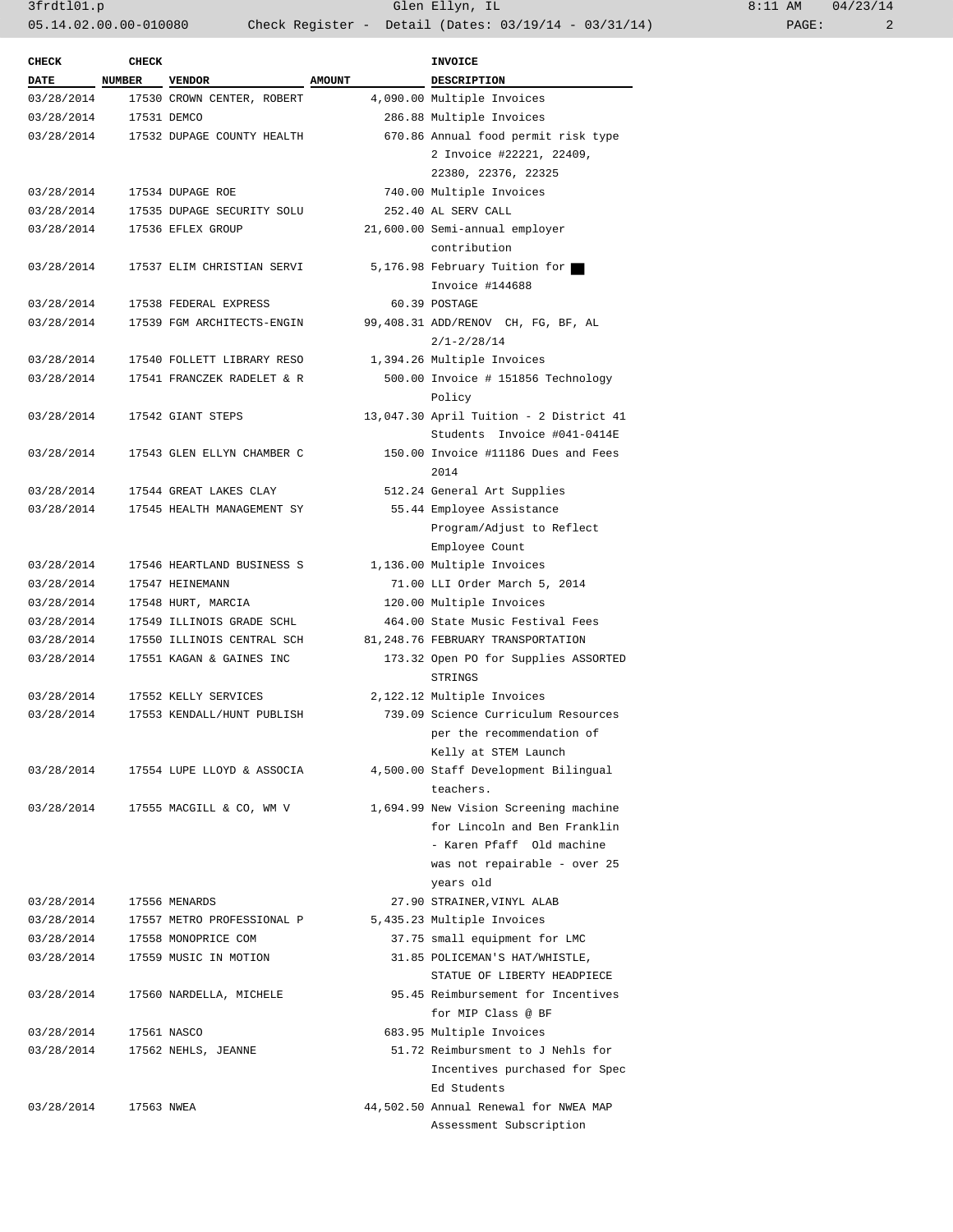3frdtl01.p Glen Ellyn, IL 8:11 AM 04/23/14 05.14.02.00.00-010080 Check Register - Detail (Dates: 03/19/14 - 03/31/14) PAGE: 3

| <b>CHECK</b>       | <b>CHECK</b> |                            |               | INVOICE                                |
|--------------------|--------------|----------------------------|---------------|----------------------------------------|
| DATE NUMBER VENDOR |              |                            | <b>AMOUNT</b> | DESCRIPTION                            |
| 03/28/2014         |              | 17564 OFFICE DEPOT         |               | 1,892.74 Multiple Invoices             |
| 03/28/2014         |              | 17565 OLIVE GROVE LANDSCAP |               | 513.75 AL REMOVE SNOW AND PLACE        |
|                    |              |                            |               | MULCH ALONG WALK                       |
| 03/28/2014         |              | 17566 OLSON, DALE          |               | 60.00 V-ball ref 3/11/14               |
| 03/28/2014         |              | 17567 OTIS ELEVATOR INC    |               | 2,321.70 Repair damage to elevator     |
|                    |              |                            |               | door at Hadley                         |
| 03/28/2014         |              | 17568 PALADIUM ENTERPRISES |               | 2,680.00 Multiple Invoices             |
| 03/28/2014         |              | 17569 PINDAR, BRIAN        |               | 36.06 Reimbursement for Classroom      |
|                    |              |                            |               | Supplies - B. Pindar                   |
| 03/28/2014         |              | 17570 PIONEER ATHLETICS    |               | 815.57 Field Striper, paint, and       |
|                    |              |                            |               | markers                                |
| 03/28/2014         |              | 17571 PITNEY BOWES         |               | 1,848.00 LEASES FOR POSTAGE MACHINE &  |
|                    |              |                            |               | FOLDER/STUFFER                         |
| 03/28/2014         |              |                            |               |                                        |
|                    |              | 17572 PREMIER              |               | 93.78 25 Assignment Notebooks for      |
|                    |              |                            |               | Hadley Students                        |
| 03/28/2014         |              | 17573 PYONE, CHO           |               | 962.50 Multiple Invoices               |
| 03/28/2014         |              | 17574 QUINLAN & FABISH MUS |               | 149.20 Multiple Invoices               |
| 03/28/2014         |              | 17575 ROSCOE CO            |               | 105.44 3/19 MOP SERV                   |
| 03/28/2014         |              | 17576 SCHOLASTIC LIBRARY P |               | 5,349.00 Scholastic Grolier Annual     |
|                    |              |                            |               | Renewal Scholastic Grolier             |
|                    |              |                            |               | Online, TrueFlix, BookFlix             |
|                    |              |                            |               | Scholastic Inc 90 Old Sherman          |
|                    |              |                            |               | Turnpike Danbury, CT                   |
|                    |              |                            |               | 06816-0001                             |
| 03/28/2014         |              | 17577 SCHOLASTIC EDUCATION |               | 1,337.00 Annual Renewal for Grolier    |
|                    |              |                            |               | Online for Hadley                      |
| 03/31/2014         |              | 17577 SCHOLASTIC EDUCATION |               | -1,337.00 Annual Renewal for Grolier   |
|                    |              |                            |               | Online for Hadley                      |
| 03/28/2014         |              | 17578 SCHOOL PERCEPTIONS L |               | 2,500.00 Invoice # 1846 - District     |
|                    |              |                            |               | Survey Project - Phase 1               |
| 03/28/2014         |              | 17579 SCHOOL SPECIALTY     |               | 951.99 Multiple Invoices               |
| 03/28/2014         |              | 17580 SCHWEIKHOFER, LINDA  |               | 159.22 Reimbursement for               |
|                    |              |                            |               | General/Continuous Imp.                |
|                    |              |                            |               | Supplies - L. Schweikhofer             |
| 03/28/2014         |              | 17581 SEPTRAN INC          |               | 54,521.82 Multiple Invoices            |
| 03/28/2014         |              | 17582 SIGN IDENTITY        |               | 893.00 LETTERS AND SIGNS               |
| 03/28/2014         |              | 17583 SKYWARD INC          |               | 2,765.00 Additional Training Hours for |
|                    |              |                            |               | Skyward                                |
| 03/28/2014         |              | 17585 SOARING EAGLE ACADEM |               | 9,069.84 Multiple Invoices             |
| 03/28/2014         |              | 17586 SOCIAL STUDIES SCHOO |               | 100.63 8th grade PLC materials         |
| 03/28/2014         |              | 17587 SOLIANT HEALTH       |               | 5,418.00 Multiple Invoices             |
| 03/28/2014         |              | 17588 SWEETWATER           |               | 790.97 General Music Equipment -       |
|                    |              |                            |               | Microphone Stands, Recording           |
|                    |              |                            |               | Equipment, Straps, etc.                |
| 03/28/2014         |              | 17589 TEACHERS DISCOVERY   |               | 69.40 8th grade PLC materials          |
| 03/28/2014         |              | 17590 THERDAT              |               | 26.00 3/13/2014<br>Zukauskas           |
|                    |              |                            |               | classroom supplies                     |
| 03/28/2014         |              | 17591 TIGERDIRECT.COM      |               | 4,098.35 Multiple Invoices             |
| 03/28/2014         |              | 17592 TRANSLATION SMART    |               | 417.85 Translation                     |
|                    |              |                            |               |                                        |
| 03/28/2014         |              | 17593 TYCO INTEGRATED SECU |               | 5,279.41 District security camera      |
|                    |              |                            |               | maintenance agreement                  |
| 03/28/2014         |              | 17594 UNITED RADIO COMMUNI |               | 3,435.00 Two-Way Radios for School Use |
| 03/28/2014         |              | 17595 VAIL, KELLEY         |               | 19.95 Reimbursement for classroom      |
|                    |              |                            |               | materials - K. Vail                    |
| 03/28/2014         |              | 17596 VILLA PARK ELECTRIC  | 320.52 LAMPS  |                                        |
| 03/28/2014         |              | 17597 VILLA PARK OFFICE EQ |               | 444.00 Shelves for 209                 |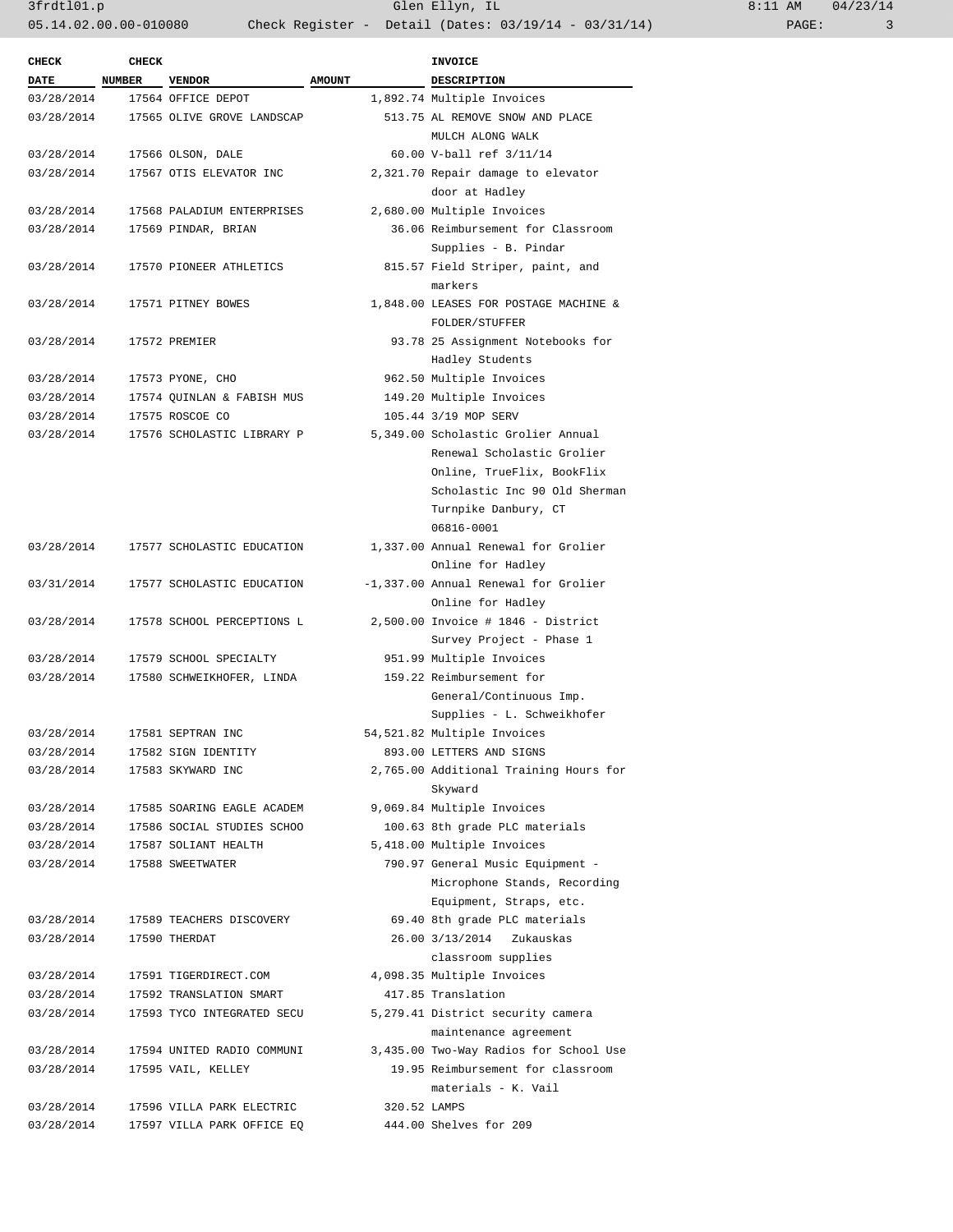| CHECK                          | <b>CHECK</b>  |                                                                    |               | <b>INVOICE</b>                     |
|--------------------------------|---------------|--------------------------------------------------------------------|---------------|------------------------------------|
| <b>DATE</b>                    | <b>NUMBER</b> | <b>VENDOR</b>                                                      | <b>AMOUNT</b> | <b>DESCRIPTION</b>                 |
| 03/28/2014                     |               | 17598 VOCABULARYSPELLINGCI                                         |               | 49.99 3/19/2014<br>Urbanowicz      |
|                                |               |                                                                    |               | clasroom supplies                  |
|                                |               | 03/28/2014 17599 WITTLER, CHERYL                                   |               | 60.00 V-ball ref 3/21/14           |
| 03/31/2014 17600 AFLAC         |               |                                                                    |               | 49.46 Multiple Invoices            |
| 03/31/2014 17601 AFSCME        |               |                                                                    |               | 2,251.45 Multiple Invoices         |
|                                |               | 03/31/2014 17602 GC SERVICES, L.P.                                 |               | 255.25 Payroll accrual             |
| 03/31/2014 17603 SDU           |               |                                                                    |               | 1,092.09 Payroll accrual           |
|                                |               | 03/31/2014 17604 TOM VAUGHN, CHAPTER                               |               | 282.50 Payroll accrual             |
|                                |               | 03/31/2014 201300558 GLEN ELLYN EDUCATION 9,046.74 Payroll accrual |               |                                    |
|                                |               | 02/28/2014 201300559 ILL MUNICIPAL RETIRE                          |               | 64,535.17 Multiple Invoices        |
|                                |               | 03/18/2014 201300560 ILLINOIS DEPT OF REV                          |               | 48,515.54 Multiple Invoices        |
|                                |               | 03/18/2014 201300561 INTERNAL REV SERVICE                          |               | 186,641.07 Multiple Invoices       |
| 03/18/2014 201300562 T H I S   |               |                                                                    |               | 16,634.36 Multiple Invoices        |
|                                |               | 03/18/2014 201300563 TEACHERS RETIREMENT                           |               | 99,280.66 Multiple Invoices        |
|                                |               | 03/31/2014 201300564 ILLINOIS EDUC ASSOC                           |               | 56.75 Payroll accrual              |
|                                |               | 03/31/2014 201300565 CPI OUALIFIED PLAN C                          |               | 35,900.90 Multiple Invoices        |
| 03/31/2014 201300566 WAGEWORKS |               |                                                                    |               | 4,771.51 Multiple Invoices         |
|                                |               | 03/26/2014 201300567 RELIANCE STANDARD LI                          |               | 332.10 LTD120995 4/1/14 to 4/30/14 |
|                                |               | 03/26/2014 201300568 UNUM LIFE INSURANCE                           |               | 2,466.56 LTD 4/1/14 to 4/30/14     |

Totals for checks 889,634.40